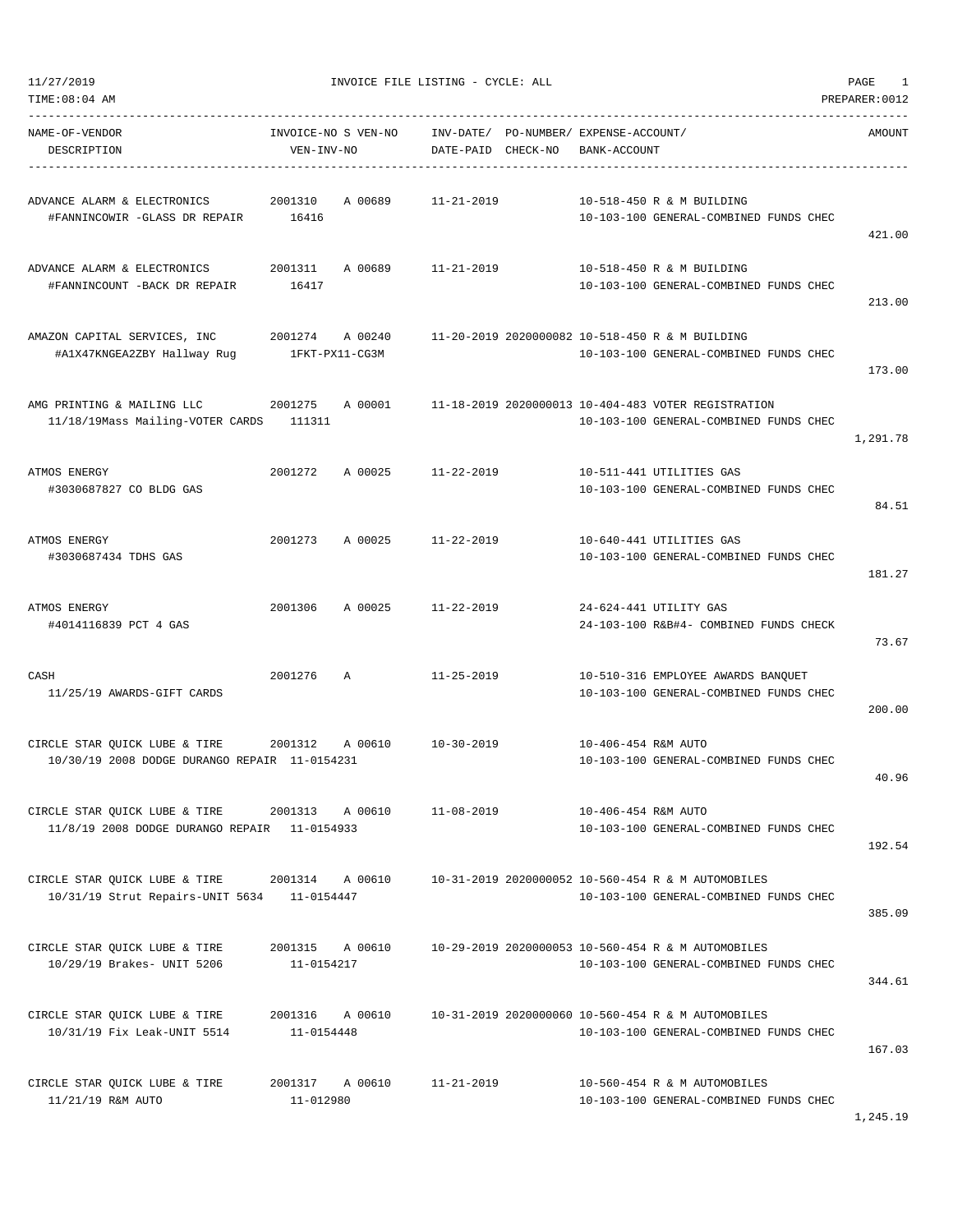11/27/2019 INVOICE FILE LISTING - CYCLE: ALL PAGE 2

| TIME: 08:04 AM<br>PREPARER: 0012                                               |                                     |                                    |                                                                                  |           |  |  |
|--------------------------------------------------------------------------------|-------------------------------------|------------------------------------|----------------------------------------------------------------------------------|-----------|--|--|
| NAME-OF-VENDOR<br>DESCRIPTION                                                  | INVOICE-NO S VEN-NO<br>VEN-INV-NO   | INV-DATE/<br>DATE-PAID<br>CHECK-NO | PO-NUMBER/ EXPENSE-ACCOUNT/<br>BANK-ACCOUNT                                      | AMOUNT    |  |  |
| CIRCLE STAR QUICK LUBE & TIRE<br>11/21/19 1991 INTERNATIONAL INSPECT 11-012979 | 2001321<br>A 00610                  | $11 - 21 - 2019$                   | 22-622-458 R & M MACHINERY PARTS<br>22-103-100 R&B#2- COMBINED FUNDS CHECK       | 7.00      |  |  |
| COOPER-SORRELLS FUNERAL HOME<br>11/20/19 MENDIA REMOVAL/POUCH/TRANS C19-32     | 2001277<br>A 00163                  | $11 - 20 - 2019$                   | 10-425-466 AUTOPSIES<br>10-103-100 GENERAL-COMBINED FUNDS CHEC                   | 590.00    |  |  |
| DALLAS COUNTY TREASURER<br>#1244 TORRES/SALES AUTOPSIES                        | 2001318<br>A 00056<br>435654        | $11 - 13 - 2019$                   | 10-425-466 AUTOPSIES<br>10-103-100 GENERAL-COMBINED FUNDS CHEC                   | 4,100.00  |  |  |
| FANNIN COUNTY TAX ASSESSOR-COL<br>2013 CHEV PICKUP REGISTRATION                | 2001304<br>A 00797<br>PLATE 1146762 | $11 - 25 - 2019$                   | 23-623-458 R & M MACHINERY PARTS<br>23-103-100 R&B#3-COMBINED FUNDS CHECKI       | 7.50      |  |  |
| KONICA MINOLTA PREMIER FINANCE<br>#1284057 COPIER-ENVIRO DEVEL                 | 2001278<br>A 00444<br>65943643      | $11 - 23 - 2019$                   | 10-590-315 COPIER RENTAL<br>10-103-100 GENERAL-COMBINED FUNDS CHEC               | 73.29     |  |  |
| KONICA MINOLTA PREMIER FINANCE<br>#1284057 COPIER-CO CT@LAW                    | 2001279<br>A 00444<br>65943643      | $11 - 23 - 2019$                   | 10-410-315 COPIER RENTAL<br>10-103-100 GENERAL-COMBINED FUNDS CHEC               | 97.72     |  |  |
| KONICA MINOLTA PREMIER FINANCE<br>#1284057 COPIER-AUD/CO CLK                   | 2001280<br>A 00444<br>65943643      | $11 - 23 - 2019$                   | 10-510-315 COPIER RENTAL<br>10-103-100 GENERAL-COMBINED FUNDS CHEC               | 314.27    |  |  |
| KONICA MINOLTA PREMIER FINANCE<br>#1284057 COPIER-SA                           | 2001281<br>A 00444<br>65943643      | $11 - 23 - 2019$                   | 10-513-315 COPIER RENTAL<br>10-103-100 GENERAL-COMBINED FUNDS CHEC               | 97.72     |  |  |
| KONICA MINOLTA PREMIER FINANCE<br>#1284057 COPIER-TAX ASSESSOR                 | 2001282<br>A 00444<br>65943643      | $11 - 23 - 2019$                   | 10-499-315 COPIER EXPENSE<br>10-103-100 GENERAL-COMBINED FUNDS CHEC              | 89.75     |  |  |
| KONICA MINOLTA PREMIER FINANCE<br>#1284057 COPIER-AGRILIFE                     | A 00444<br>2001283<br>65943643      | $11 - 23 - 2019$                   | 10-665-315 COPIER RENTAL<br>10-103-100 GENERAL-COMBINED FUNDS CHEC               | 89.75     |  |  |
| KONICA MINOLTA PREMIER FINANCE<br>#1284057 COPIER-DA                           | 2001284 A 00444<br>65943643         | $11 - 23 - 2019$                   | 10-475-315 COPIER EXPENSE<br>10-103-100 GENERAL-COMBINED FUNDS CHEC              | 101.52    |  |  |
| KONICA MINOLTA PREMIER FINANCE<br>#1284057 COPIER-JUV PROB                     | 2001285 A 00444<br>65943643         | $11 - 23 - 2019$                   | 10-575-315 COPIER RENTAL<br>10-103-100 GENERAL-COMBINED FUNDS CHEC               | 24.43     |  |  |
| MAXWELL, CODY<br>NOV MILES-170                                                 | 2001286<br>Α                        | $11 - 26 - 2019$                   | 10-665-427 IN/OUT CO.TRAVEL/TRAINING-A<br>10-103-100 GENERAL-COMBINED FUNDS CHEC | 98.60     |  |  |
| MCCRAW MATERIALS<br>$11/26/19$ ROCK & GRAVEL                                   | 2001308<br>A 00095<br>26542         | $11 - 26 - 2019$                   | 82-623-341 R & B MAT. ROCK & GRAVEL<br>82-103-100 LAKE PCT 3-COMBINED FUNDS C    | 10,359.70 |  |  |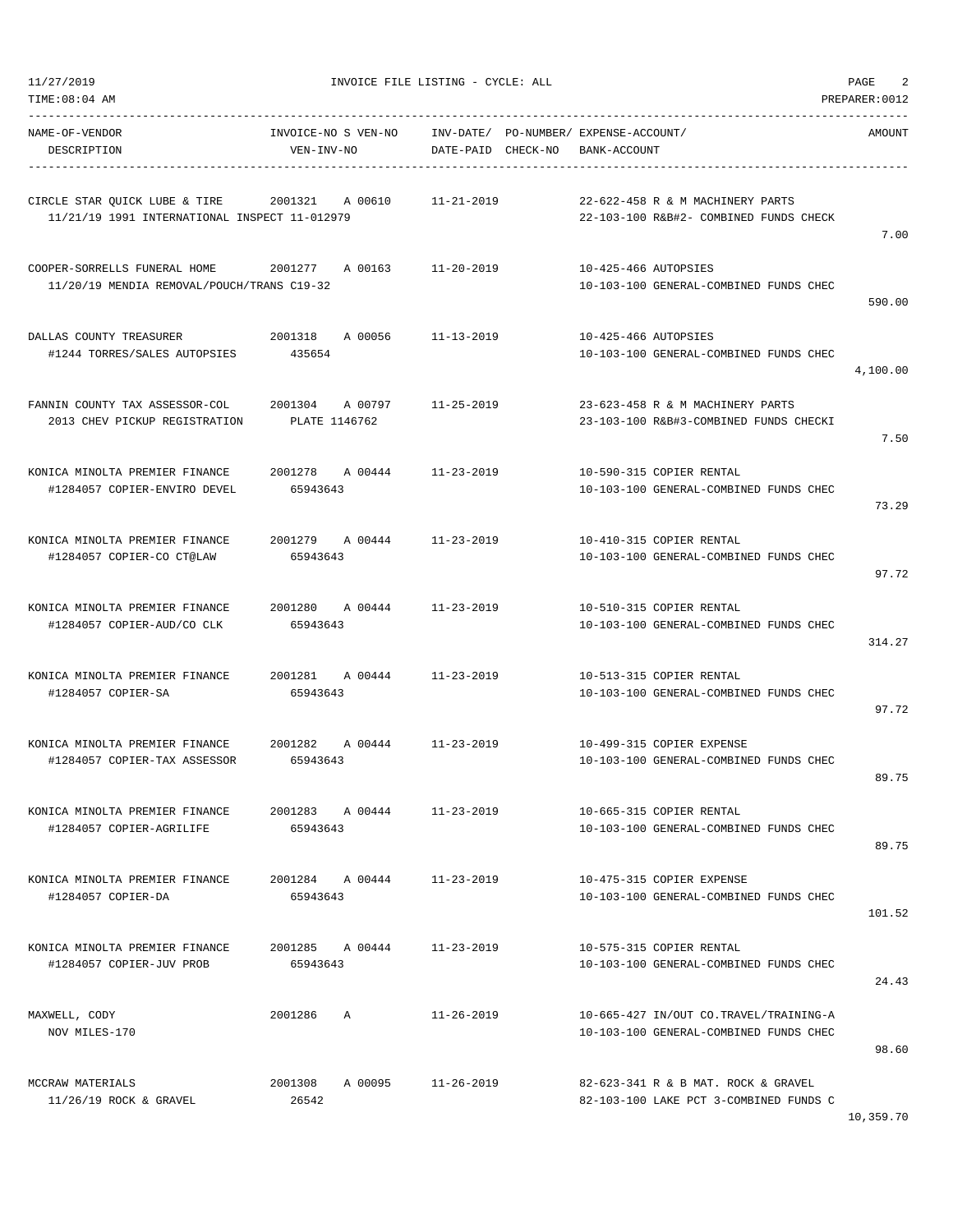|  | 11/27/2019 |
|--|------------|
|  |            |

| 11/27/2019<br>TIME:08:04 AM                                                |                                      | INVOICE FILE LISTING - CYCLE: ALL                           | PAGE<br>3<br>PREPARER: 0012                                                                 |          |  |
|----------------------------------------------------------------------------|--------------------------------------|-------------------------------------------------------------|---------------------------------------------------------------------------------------------|----------|--|
| NAME-OF-VENDOR<br>DESCRIPTION                                              | INVOICE-NO S VEN-NO<br>VEN-INV-NO    | INV-DATE/ PO-NUMBER/ EXPENSE-ACCOUNT/<br>DATE-PAID CHECK-NO | BANK-ACCOUNT                                                                                | AMOUNT   |  |
| N-TEX SAND & GRAVEL OPERATING, LLC 2001300<br>#FAN ROCK & GRAVEL           | A 00429<br>13231                     | $11 - 14 - 2019$                                            | 21-621-341 R & B MAT. ROCK & GRAVEL<br>21-103-100 R&B#1-COMBINED FUNDS CHECKI               | 209.80   |  |
| N-TEX SAND & GRAVEL OPERATING, LLC 2001301<br>#FAN ROCK & GRAVEL           | A 00429<br>13239                     | 11-14-2019                                                  | 21-621-341 R & B MAT. ROCK & GRAVEL<br>21-103-100 R&B#1-COMBINED FUNDS CHECKI               | 444.10   |  |
| OFFICE DEPOT<br>#29023460 File Cabinet                                     | 2001287<br>A 00216<br>404734045001   |                                                             | 11-19-2019 2020000088 10-455-572 OFFICE EQUIPMENT<br>10-103-100 GENERAL-COMBINED FUNDS CHEC | 514.98   |  |
| OFFICE DEPOT<br>#29023460 Copier Paper                                     | 2001288<br>A 00216<br>403799064001   |                                                             | 11-18-2019 2020000089 10-510-310 OFFICE SUPPLIES<br>10-103-100 GENERAL-COMBINED FUNDS CHEC  | 139.96   |  |
| OFFICE DEPOT<br>#29023460 Manila Folders                                   | 2001289 A 00216<br>403799064001      |                                                             | 11-18-2019 2020000089 10-495-310 OFFICE SUPPLIES<br>10-103-100 GENERAL-COMBINED FUNDS CHEC  | 14.70    |  |
| OFFICE DEPOT<br>#29023460 OFFICE SUPPLY                                    | 2001290<br>A 00216<br>404737469001   |                                                             | 11-19-2019 2020000091 10-455-310 OFFICE SUPPLIES<br>10-103-100 GENERAL-COMBINED FUNDS CHEC  | 177.38   |  |
| OFFICE DEPOT<br>#29023460 TAPE                                             | 2001291<br>A 00216<br>404748957001   |                                                             | 11-19-2019 2020000091 10-455-310 OFFICE SUPPLIES<br>10-103-100 GENERAL-COMBINED FUNDS CHEC  | 15.11    |  |
| PERKINS, J. DANIEL<br>FA-19-44435 SKRINE DST CT                            | 2001292<br>A 00589                   | 11-21-2019                                                  | 10-435-436 ATTORNEY FEES- CPS CASES<br>10-103-100 GENERAL-COMBINED FUNDS CHEC               | 705.50   |  |
| PERSONALIZED PRINTING<br>11/19/19 SHERIFF Envelopes                        | 2001293<br>A 00826<br>104836         | 11-19-2019 2020000086 10-560-435 PRINTING                   | 10-103-100 GENERAL-COMBINED FUNDS CHEC                                                      | 157.86   |  |
| R.K. HALL, LLC<br>#1476 ASPH/OIL SAND                                      | 2001302 A 00638<br>217847            | $11 - 19 - 2019$                                            | 21-621-344 R & B MAT ASPHALT /RD OIL<br>21-103-100 R&B#1-COMBINED FUNDS CHECKI              | 1,813.74 |  |
| RELIANT ENERGY SOLUTIONS<br>#6 730 596-1 WINDOM ELECTRIC 114 007 216 426 5 | 2001294 A00289                       | 11-22-2019                                                  | 10-515-440 UTILITIES ELECTRICITY<br>10-103-100 GENERAL-COMBINED FUNDS CHEC                  | 199.53   |  |
| RELIANT ENERGY SOLUTIONS<br>#6 878 909-8 WINDOM GDLIGHT                    | 2001295 A 00289<br>114 007 216 427 3 | 11-22-2019                                                  | 10-515-440 UTILITIES ELECTRICITY<br>10-103-100 GENERAL-COMBINED FUNDS CHEC                  | 26.90    |  |
| SANITATION SOLUTIONS, INC.<br>#194746 PCT 1 TRASH                          | 2001303 A 00349<br>9BP00602          | $11 - 25 - 2019$                                            | 21-621-443 TRASH DUMPSTER PICKUP<br>21-103-100 R&B#1-COMBINED FUNDS CHECKI                  | 82.32    |  |
| SANITATION SOLUTIONS, INC.<br>#194564 PCT 3 TRASH                          | 2001305 A 00349<br>9BP00603          | $11 - 25 - 2019$                                            | 23-623-443 TRASH DUMPSTER PICKUP<br>23-103-100 R&B#3-COMBINED FUNDS CHECKI                  |          |  |

82.32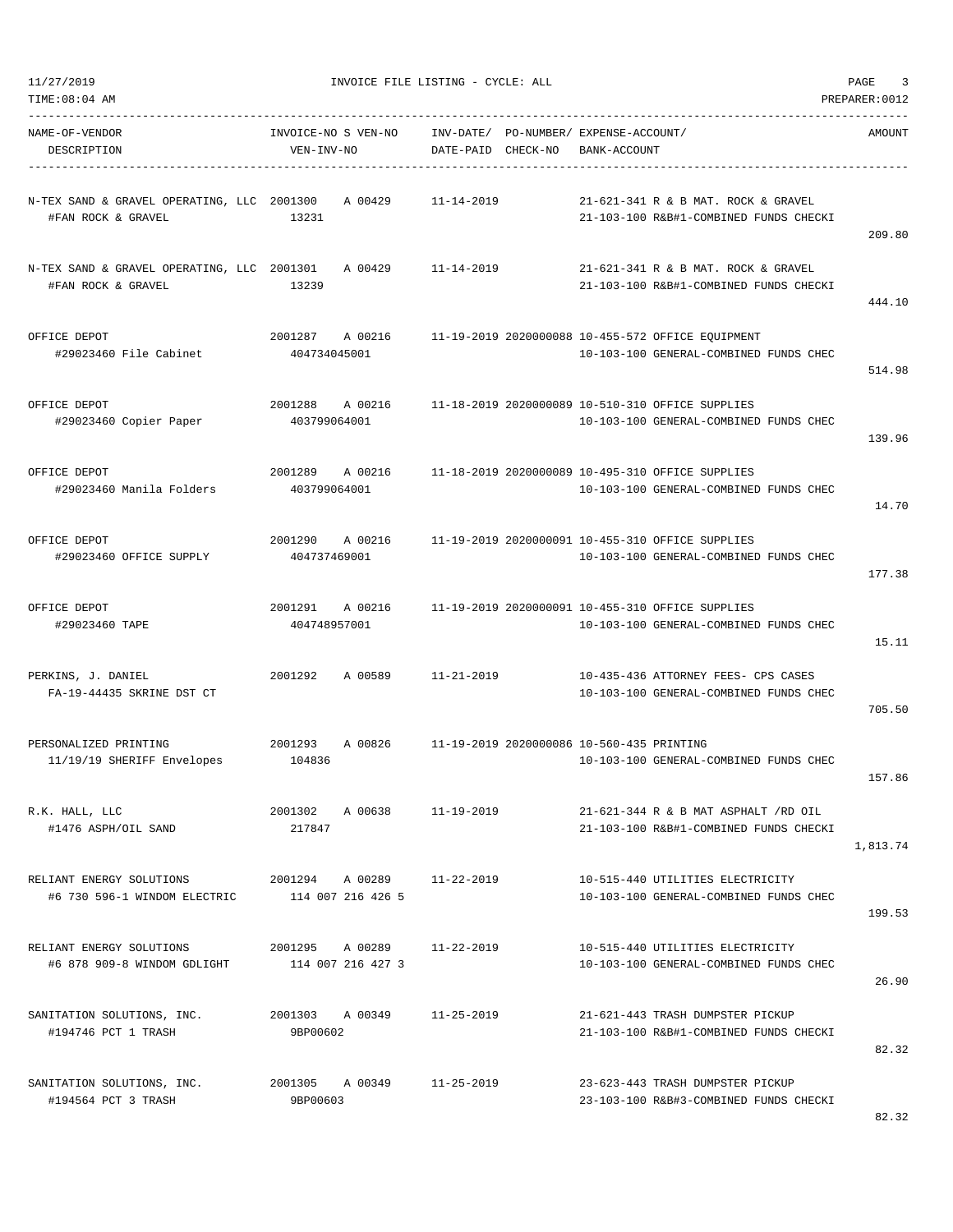|  | 11/27/2019 |  |
|--|------------|--|
|  |            |  |

11/2010 INVOICE FILE LISTING - CYCLE: ALL PAGE 4

| TIME:08:04 AM                                                      |                                   |         |                                 |                                                                               | PREPARER: 0012 |
|--------------------------------------------------------------------|-----------------------------------|---------|---------------------------------|-------------------------------------------------------------------------------|----------------|
| NAME-OF-VENDOR<br>DESCRIPTION                                      | INVOICE-NO S VEN-NO<br>VEN-INV-NO |         | INV-DATE/<br>DATE-PAID CHECK-NO | PO-NUMBER/ EXPENSE-ACCOUNT/<br>BANK-ACCOUNT                                   | AMOUNT         |
| SOLOMON, AMANDA<br>FA-19-44272 ROUNDTREE DST CT                    | 2001296                           | A 00801 | $11 - 22 - 2019$                | 10-435-436 ATTORNEY FEES- CPS CASES<br>10-103-100 GENERAL-COMBINED FUNDS CHEC | 598.50         |
| SOUTHWEST FANNIN S.U.D.<br>#1210 PCT 1 WATER                       | 2001320                           | A 00018 | $11 - 21 - 2019$                | 21-621-442 UTILITY WATER<br>21-103-100 R&B#1-COMBINED FUNDS CHECKI            | 16.58          |
| SPARKLIGHT<br>#128529310   108 E   SAM RAYBURN                     | 2001297                           | A 00707 | $11 - 22 - 2019$                | 10-518-421 INTERNET SERVICES<br>10-103-100 GENERAL-COMBINED FUNDS CHEC        | 152.39         |
| SPARKLIGHT<br>#121664254 PCT 4 INTERNET                            | 2001307                           | A 00707 | $11 - 22 - 2019$                | 24-624-421 DSL INTERNET<br>24-103-100 R&B#4- COMBINED FUNDS CHECK             | 82.69          |
| SPRINT<br>#700059508 SHERIFF INTERNET                              | 2001298<br>700059508-018          | A 00465 | $11 - 20 - 2019$                | 10-560-444 INTERNET SERVICE<br>10-103-100 GENERAL-COMBINED FUNDS CHEC         | 149.08         |
| TEXHOMA LIMESTONE, INC.<br>11/19/19 ROCK & GRAVEL-HAULING          | 2001322<br>7679                   | A 00265 | $11 - 19 - 2019$                | 22-622-341 R & B MAT. ROCK & GRAVEL<br>22-103-100 R&B#2- COMBINED FUNDS CHECK | 9,054.84       |
| TEXOMACARE<br>#669158 WALKER SCREENING                             | 2001319<br>1946161                | A 00467 | $11 - 20 - 2019$                | 10-560-250 EMPLOYEE PHYSICALS<br>10-103-100 GENERAL-COMBINED FUNDS CHEC       | 103.00         |
| TXU ENERGY<br>#100063401102 LAKE FANNIN ELECTRIC 054252505936      | 2001309                           | A 00160 | $11 - 19 - 2019$                | 85-520-440 UTILITIES ELECTRICITY<br>85-103-100 LAKE FANNIN-COMBINED FUNDS     | 45.74          |
| VIKING FENCE CO., LTD<br>#51245760 INSTALL FENCE                   | 2001323<br>T28210                 | A 00489 | $10 - 31 - 2019$                | 66-667-165 CONSTRUCTION<br>66-103-100 GO BONDS CONST.2017-COMBINE             | 2,006.60       |
| WOODSON, MARY ANN<br>CSR, RPR<br>11/22/19 CR-19-27201-1 TRANSCRIPT | 2001299                           | A 00486 | $11 - 22 - 2019$                | 10-475-438 CT.REPORTER-TRANSCRIPTS<br>10-103-100 GENERAL-COMBINED FUNDS CHEC  |                |

82.50